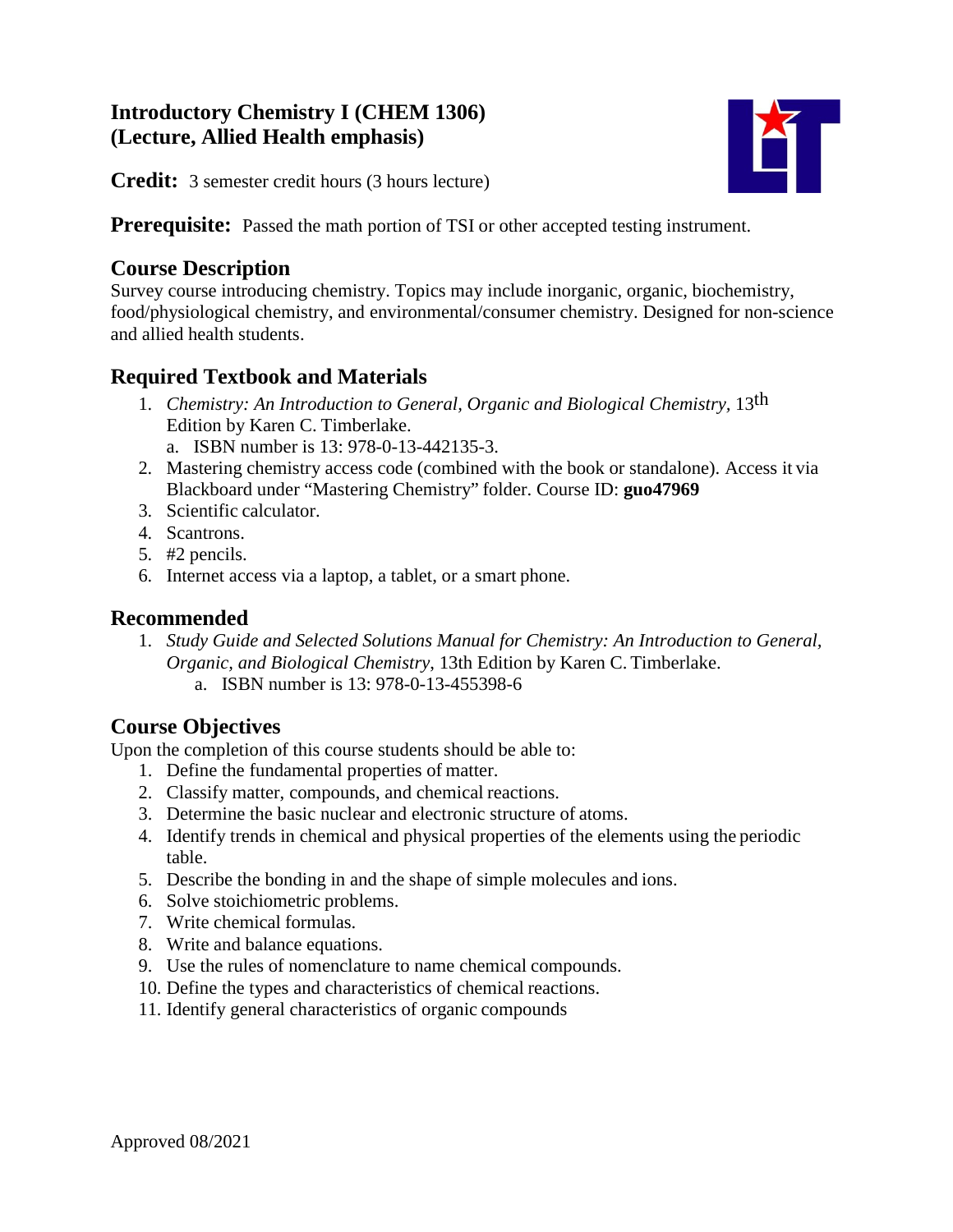## **CORE Objectives**

- 1. Critical Thinking: to include creative thinking, innovation, inquiry, and analysis.
- 2. Communication: to include effective development, interpretation and expression of ideas through written, oral and visual communications.
- 3. Empirical and Quantitative Skills: to include the manipulation and analysis of numerical data or observable facts resulting in informed conclusions.
- 4. Teamwork: to include the ability to consider different points of view, and to work effectively with others to support a shared purpose or goal.

## **Course Outline**

- A. Chemistry in Our Lives
	- 1. Chemistry and Chemicals
	- 2. Scientific Method: Thinking Like a Scientist
	- 3. Studying and Learning Chemistry
	- 4. Key Math Skills forChemistry
	- 5. Writing Numbers in Scientific Notation
- B. Chemistry and Measurements
	- 1. Units of Measurement
	- 2. Measured Numbers and Significant Figures
	- 3. Significant Figures in Calculations
	- 4. Prefixes and Equalities
	- 5. Writing Conversion Factors
	- 6. Problem Solving Using Unit Conversion
	- 7. Density
- C. Matter and Energy:
	- 1. Classification of Matter
	- 2. States and Properties of Matter
	- 3. Temperature
	- 4. Energy
	- 5. Energy and Nutrition
	- 6. Specific Heat
	- 7. Changes of State
- D. Atoms and Elements:
	- 1. Elements and Symbols
	- 2. The Periodic Table
	- 3. The Atom
	- 4. Atomic Number and Mass Number
	- 5. Isotopes and Atomic Mass
	- 6. Electron Energy Levels
	- 7. Trends in Periodic Properties
- E. Ionic and Molecular Compounds:
	- 1. Ions: Transfer of Electrons
	- 2. Ionic Compounds
	- 3. Naming and Writing Ionic Formulas
	- 4. Polyatomic Ions
	- 5. Molecular Compounds: Sharing Electrons
	- 6. Lewis Structures for Molecules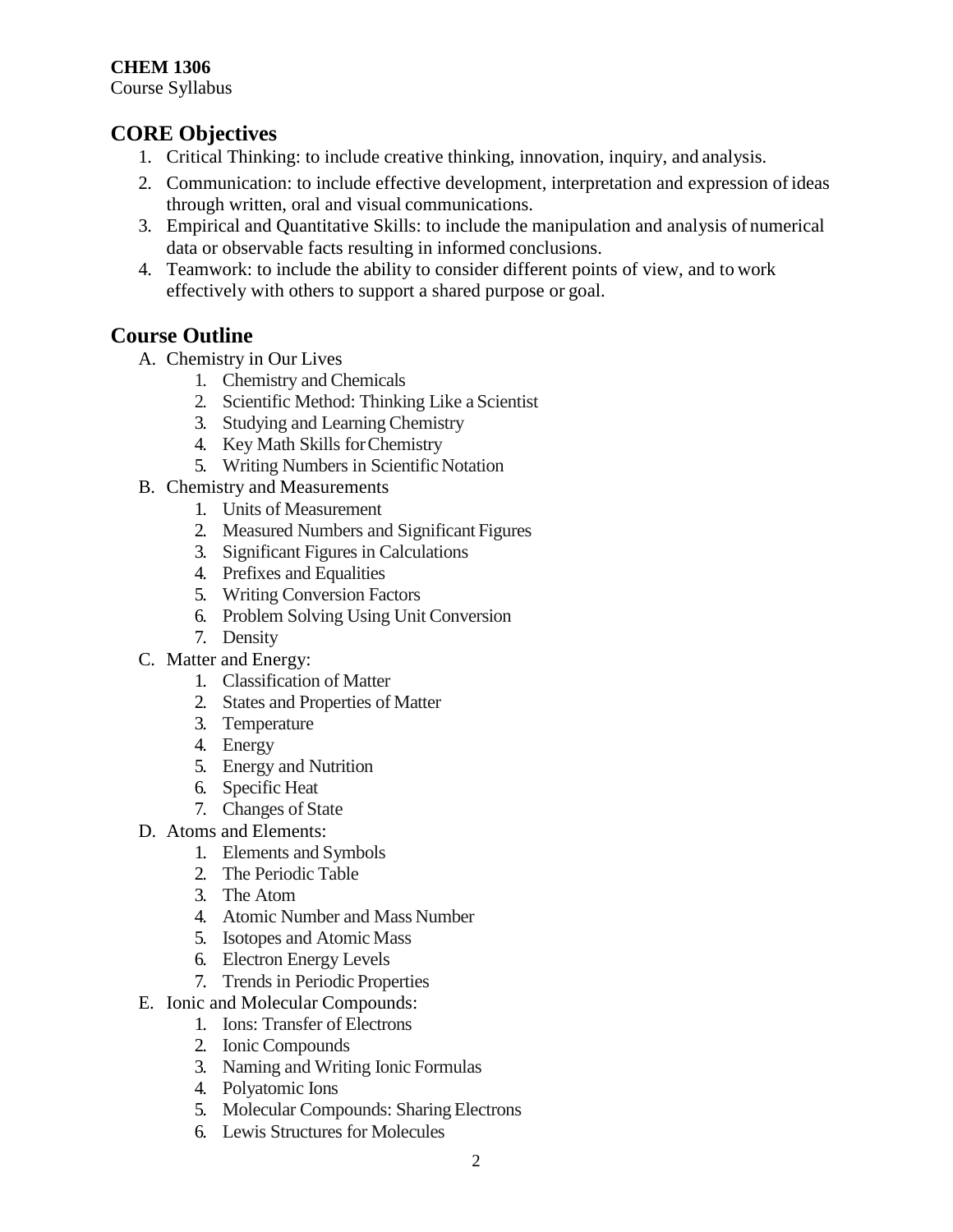#### **CHEM 1306**

Course Syllabus

- 7. Electronegativity and Bond Polarity
- 8. Shapes of Molecules
- 9. Polarity of Molecules and Intermolecular Forces
- F. Chemical Quantities and Reactions:
	- 1. The Mole
	- 2. Molar Mass
	- 3. Calculations Using Molar Mass
	- 4. Equations for Chemical Reactions
	- 5. Types of Chemical Reactions
	- 6. Oxidation–Reduction Reactions
	- 7. Mole Relationships in Chemical Equations
	- 8. Mass Calculations for Chemical Reactions
- G. Gases
	- 1. Properties of Gases
	- 2. Pressure and Volume (Boyle's Law)
	- 3. Temperature and Volume (Charles's Law)
	- 4. Temperature and Pressure (Gay-Lussac's Law)
	- 5. The Combined Gas Law
	- 6. Volume and Moles (Avogadro's Law)<br>7. Partial Pressures (Dalton's Law)
		- Partial Pressures (Dalton's Law)
- H. Solutions
	- 1. Solutions
	- 2. Electrolytes and Nonelectrolytes
	- 3. Solubility
	- 4. Solution Concentrations
	- 5. Dilution of Solutions
	- 6. Properties of Solutions
- I. Acids, Bases and Equilibrium
	- 1. Acids and Bases
	- 2. Brønsted–Lowry Acids and Bases
	- 3. Strengths of Acids and Bases
	- 4. Acid–Base Equilibrium
	- 5. Dissociation of Water
	- 6. The pH Scale
	- 7. Reactions of Acids and Bases
	- 8. Buffers
- J. Introduction to Organic Chemistry
	- 1. Identify general characteristics of Organic Compounds

#### **Grade Scale**

| $90 - 100$ | A |
|------------|---|
| $80 - 89$  | B |
| $70 - 79$  | € |
| $60 - 69$  | D |
| $0 - 59$   | Е |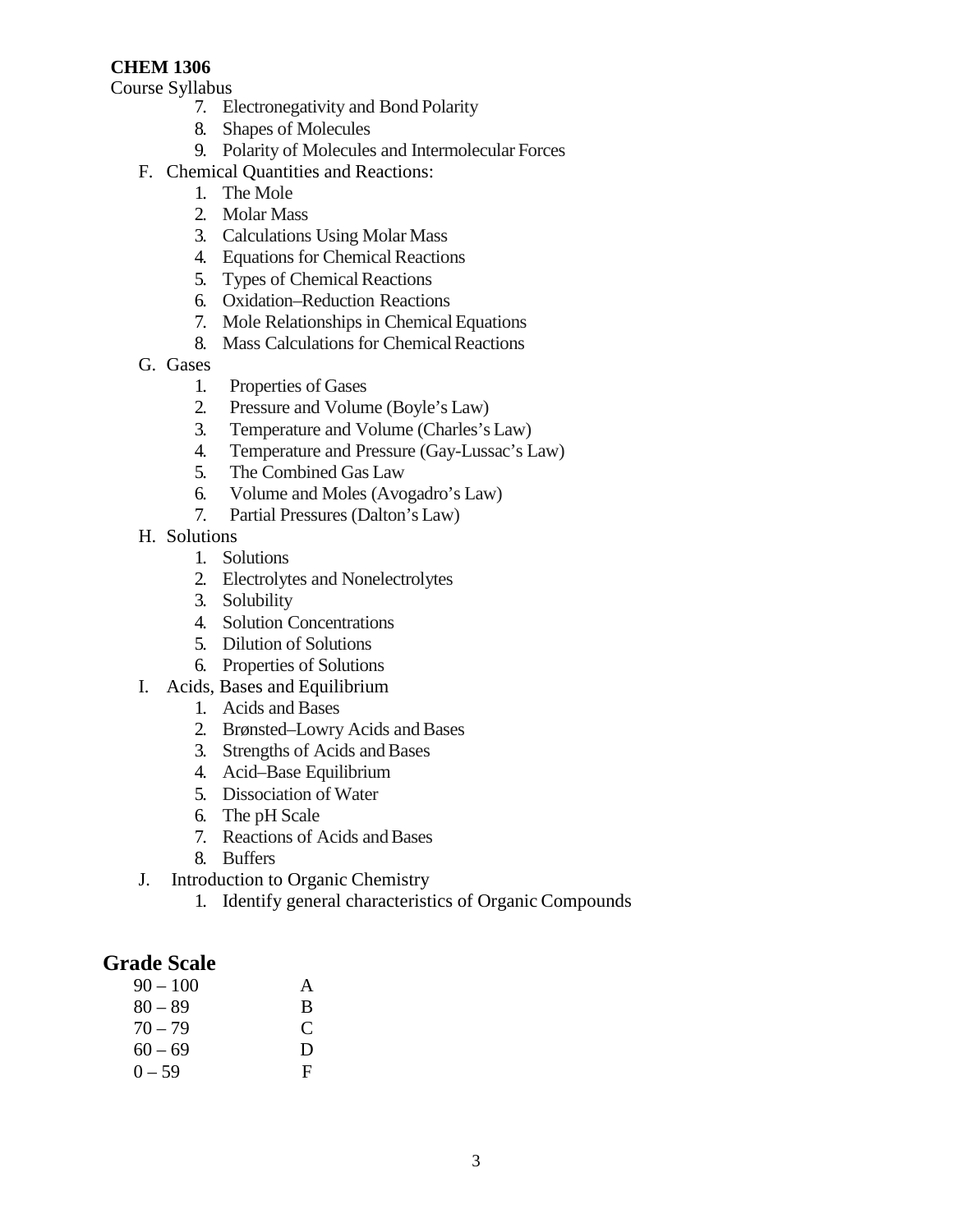#### **CHEM 1306**

Course Syllabus

### **Course Evaluation**

Final grades will be calculated according to the following criteria:

| 1. Homework          | 20%    |
|----------------------|--------|
| 2. Test # 1          | 15%    |
| 3. Test # 2          | 15%    |
| 4. Test # 3          | 15%    |
| 5. Common assignment | $15\%$ |
| 6. Final exam        | 20%    |

## **Course Policy**

- 1. No food, drinks, or use of tobacco products in class.
- 2. During class time, all electronic devices need to be turned to silent or off, unless prior approval has been given by instructor to have them set to vibrate. (Permission will only be given in emergency situations.) It shall be considered a breach of academic integrity (cheating) to use or possess on your body any of the following devices during any examination unless it is required for that examination and approved by the instructor:
	- •cell phone
	- smart watch/watch phone
	- laptop
	- tablet
	- electronic communication devices (including optical)
	- •earphones connected to or used as electronic communication devices.

**1st Offense:** The exam will be taken from the student and the student will receive a grade of ZERO (0) for the exam which will be averaged into the student's class average and there will be NO MAKEUP of the test.

**2nd Offense:** The student will be removed from the class and will receive a grade of FAILING (F) for the entire lecture and lab grade. Students with special needs and/or medical emergencies or situations should communicate with their instructor regarding individual exceptions/provisions. It is the student's responsibility to communicate such needs to the instructor.

- 3. Do not bring children to class.
- 4. No late assignment will be accepted.
- 5.No make-up exams will be given. In case of an emergency (**a proof must be submitted**), the final exam will replace the grade of the missed exam**. It is the student's responsibility to obtain missed lecture notes and class handouts and assignments.**
- 6. Attendance policy: Roll will be taken daily at the beginning of the class. If you walk in after attendance has been taken you will be counted absent. Your attendance is documented by using LIT Starfish system.
- 7. If you wish to drop a course, the student is responsible for initiating and completing the drop process. If you stop coming to class and fail to drop the course, you will earn an F in the course.